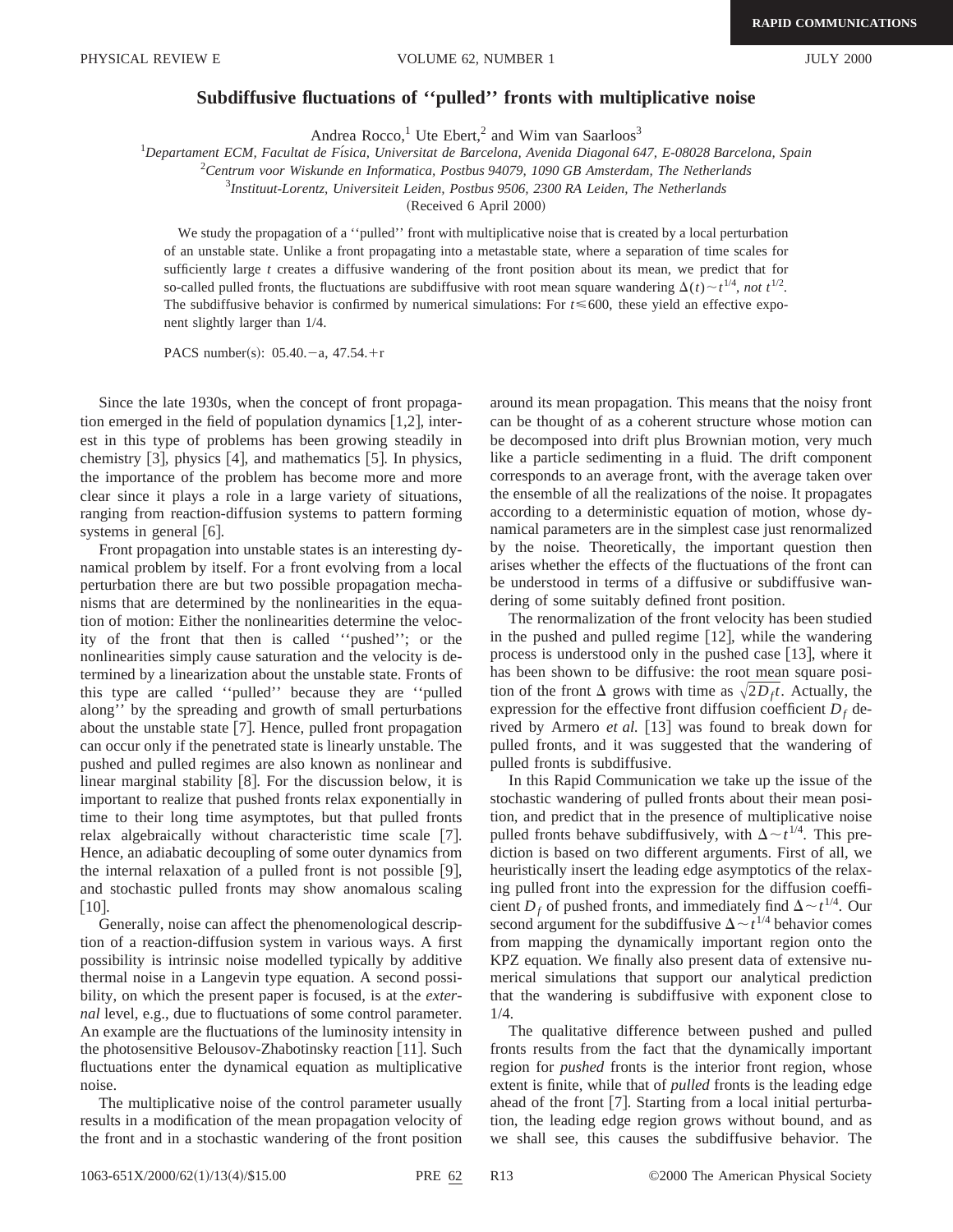power law relaxation of deterministic pulled fronts is another manifestation of the leading edge dominated dynamics of pulled fronts  $[7]$ .

For concreteness, we derive our results by including noise in the one-dimensional prototype front equation

$$
\frac{\partial \phi}{\partial t} = D \frac{\partial^2 \phi}{\partial x^2} + f(\phi), \quad f(\phi) = \phi(1 - \phi)(a + \phi). \quad (1)
$$

Here *a* is a parameter which plays the role of the control parameter. Equation (1) has a stable state  $\phi=1$  and a stationary state  $\phi=0$  whose relative stability can be tuned by changing the value of the parameter *a*. The case  $-\frac{1}{2} < a$  $\langle \frac{1}{2} \rangle$  leads to pushed dynamics, while  $\frac{1}{2} \langle a \langle 1 \rangle$  produces pulled fronts [7]. For the case  $a=1$ , which we will study, the so-called Fisher-Kolmogoroff-Petrovsky-Piscounoff (FKPP) equation  $\lceil 1,2 \rceil$  is recovered.

Let us assume now that the parameter *a* is replaced by a new fluctuating parameter  $a(x,t)$  with average  $\overline{a}$ , *a*  $\rightarrow a(x,t) = \overline{a} + \mu(x,t)$ , where  $\mu(x,t)$  is a Gaussian noise with the moments

$$
\langle \mu(x,t) \rangle_{\mu} = 0,\tag{2}
$$

$$
\langle \mu(x,t)\mu(x',t')\rangle_{\mu} = 2\varepsilon C(\lambda_{\mu}|x-x'|)\delta(t-t'),\qquad(3)
$$

with  $\int dx C(\lambda_{\mu}, |x|) = 1$ . We interpret the stochastic partial differential equations (PDE) defined by Eqs.  $(1)$ – $(3)$  in the Stratonovich sense [14]. Notice that if  $1/\lambda_{\mu}$  is much smaller than any other length scale in the system, the noise defined by the correlator  $(3)$  is effectively white in both time and space.

Since according to Eq. (1)  $\phi$  converges to 1 and is noiseless behind the front, we can suitably define the position  $x_f(t)$  of a noisy front propagating to the right into the unstable state  $\phi=0$  by

$$
x_f(t) = \int_0^\infty dx \, \phi(x, t). \tag{4}
$$

The displacement  $\Delta x_f(t) = x_f(t) - x_f(0)$  on average grows with the noise renormalized mean velocity  $\overline{v}_R = \langle x_f \rangle_\mu$ . The fluctuations about the mean displacement  $\langle \Delta x_f(t) \rangle_\mu = \bar{v}_R t$ are measured by

$$
\Delta(t) = \sqrt{\langle \left[ \Delta x_f(t) - \langle \Delta x_f(t) \rangle_{\mu} \right]^2 \rangle_{\mu}}.
$$
 (5)

If we relate  $\Delta(t)$  to a diffusion coefficient  $D_f$  by writing

$$
\Delta^{2}(t) = \int_{0}^{t} dt' 2D_{f}(t'),
$$
\n(6)

then for pushed fronts the following expression for the diffusion coefficient  $D_f$  can be derived [13,15]:

$$
D_f = \varepsilon \frac{\int_{-\infty}^{\infty} d\xi e^{2\bar{v}_R\xi} (d\bar{\phi}/d\xi)^2 g^2(\bar{\phi})}{\left[\int_{-\infty}^{\infty} d\xi e^{\bar{v}_R\xi} (d\bar{\phi}/d\xi)^2\right]^2}.
$$
 (7)

In this formula,  $\bar{\phi}$  is the deterministic field associated with the front moving with the renormalized pushed velocity  $\overline{v}_R$ ,  $g(\overline{\phi}) = \partial f / \partial a |_{\overline{a}}$  is the derivative of the reaction term with respect to the control parameter, and  $\xi = x - \overline{v}_R t$  is the comoving coordinate.

For pushed fronts,  $D_f$  given by Eq. (7) is finite and timeindependent, and hence this gives the diffusive behavior  $\Delta^2(t) = 2D_f t$ . This means that on sufficiently long time scales the random displacement is approximately Markovian, i.e., the sum of uncorrelated and equally distributed random displacements on shorter time scales.

As an example of a pulled front with multiplicative noise, we now study the case  $\bar{a} = 1$ :

$$
\frac{\partial \phi}{\partial t} = D \frac{\partial^2 \phi}{\partial x^2} + \phi + \mu \phi - \mu \phi^2 - \phi^3.
$$
 (8)

The noise renormalized mean velocity  $\bar{v}_R^*$  of the pulled front can be calculated explicitly  $[12]$ :

$$
\overline{v}_R^* = \langle \dot{x}(t) \rangle_{\mu} = 2\sqrt{D[1 + \varepsilon C(0)]}.
$$
 (9)

However, it is immediately clear that the fluctuation formula  $(7)$  cannot naively be extended to the pulled regime.

First of all, for a pulled front the expression  $(7)$  simply diverges. The divergence of solvability-type expressions actually holds more generally for perturbative expansions about a pulled front  $[9]$ . For a pulled front, the dynamically important region is the leading edge defined as the region where linearization about the unstable state is a valid approximation; the fact that solvability-type integrals like Eq. ~7! diverge there reflects that the dynamically important region becomes semi-infinite.

Second, a pulled front has no characteristic relaxation time  $[7]$ , so there is no reason for the Markovian approximation underlying diffusive wandering. Rather the leading edge relaxes asymptotically as  $[7]$ 

$$
\phi \approx \alpha \xi_R e^{-\lambda_R^* \xi_R} e^{-\xi_R^2 / 4Dt} / t^{3/2}, \quad \lambda_R^* = \overline{\nu}_R^* / 2,
$$
\nfor

\n
$$
\xi_R = x - \overline{\nu}_R^* t \ge 1 \quad \text{and} \quad t \ge 1.
$$
\n(10)

The presence of the  $\alpha \xi_R / t^{3/2}$  term in front of the exponentials is actually the fingerprint of the full equation being nonlinear. The expression  $(10)$  defines a time-dependent Gaussian cutoff  $\xi_c \sim \sqrt{4Dt}$ , which regularizes the integrals in Eq.  $(7)$ . In fact, the evaluation of Eq.  $(7)$  with Eq.  $(10)$  yields

$$
D_f(t) \approx \frac{3\varepsilon}{(\bar{v}_R^*)^2 \sqrt{\pi D}} \frac{1}{\sqrt{t}} \quad (t \ge 1). \tag{11}
$$

Notice that for large times  $D_f(t)$  vanishes, marking the nondiffusive wandering of pulled fronts. Insertion into Eq.  $(6)$ yields

$$
\Delta(t) = \sqrt{2 \int_0^t dt' D_f(t')} \approx \left(\frac{12\varepsilon}{(\bar{v}_R^*)^2 \sqrt{\pi D}}\right)^{1/2} t^{1/4}, \quad (12)
$$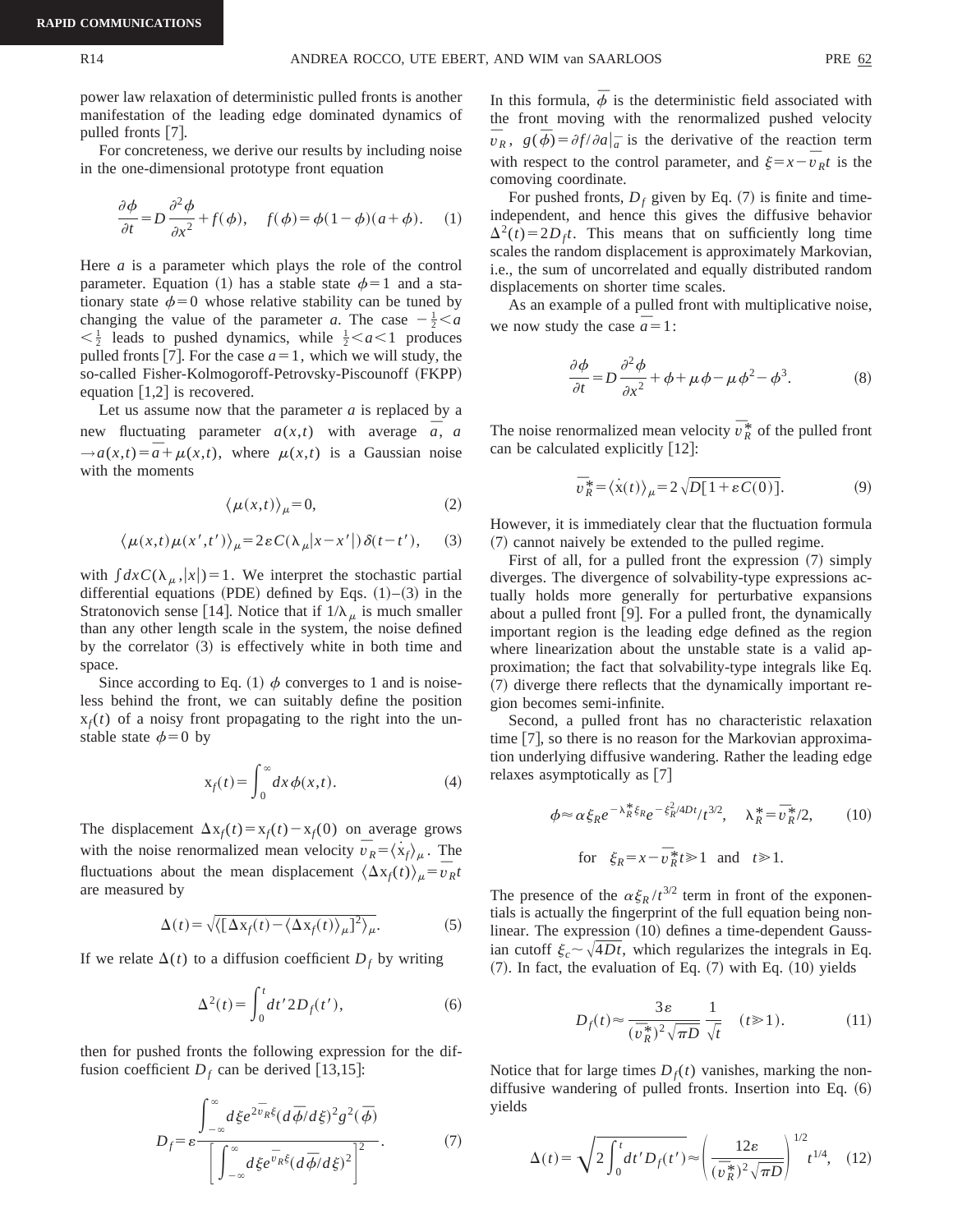so the fluctuations are subdiffusive with exponent 1/4 rather than 1/2.

Although the above argument does capture the essential features of fluctuating pulled fronts, it is not entirely systematic, as it is based on the extrapolation of the solvability condition  $(7)$  to the pulled regime.

In order to substantiate the scaling  $\Delta(t) \sim t^{1/4}$  for a relaxing pulled front with a time-dependent analysis, let us go back to Eq.  $(8)$ . The leading edge region can be studied by means of the leading edge transformation,

$$
\phi(x,t) = \psi(\xi,t)e^{-\lambda*\xi},
$$
  
\n
$$
\xi = x - v * t, \quad v^* = 2, \quad \lambda^* = 1.
$$
\n(13)

Equation  $(8)$  can then be written as

$$
\frac{\partial \psi}{\partial t} = D \frac{\partial^2 \psi}{\partial \xi^2} - \psi + e^{\xi} [(1 + \mu) \psi e^{-\xi} - \mu \psi^2 e^{-2\xi} - \psi^3 e^{-3\xi}].
$$
\n(14)

For  $\xi \geq 1$ , the nonlinearities can be neglected,

$$
\frac{\partial \psi}{\partial t} = D \frac{\partial^2 \psi}{\partial \xi^2} + \mu \psi, \text{ for } \xi \gg 1.
$$
 (15)

Notice that the noise in this ''directed polymer'' equation still is multiplicative. The Cole-Hopf transformation

$$
\psi(\xi, t) = e^{h(\xi, t)},\tag{16}
$$

converts Eq.  $(15)$  into an equation with additive noise:

$$
\frac{\partial h}{\partial t} = D \frac{\partial^2 h}{\partial \xi^2} + D \left( \frac{\partial h}{\partial \xi} \right)^2 + \mu, \text{ for } \xi \gg 1.
$$
 (17)

Equation (17) is the celebrated one-dimensional Kardar Parisi Zhang (KPZ) interface equation  $[16]$ .

The essential difference between our problem and previous studies of the KPZ equation are the initial and boundary conditions. After some temporal evolution, the nonlinearities in the original  $\phi$  equation will lead to the fluctuationless saturation of  $\phi$  at the value of unity for  $\xi \leq -1$ , which corresponds to the fluctuationless slope  $h \approx \lambda^* \xi$  behind the front: It is as if the KPZ equation has to be solved in the positive half-space with (roughly) a fixed boundary. On the other hand, by translating Eq.  $(10)$  back into *h*, we see that for large  $\xi$  and *t*, the average interface shape  $h_{av}$  should be given by

$$
h_{av} \approx \ln(\alpha \xi_R / t^{3/2}) + \lambda^* \xi - \lambda_R^* \xi_R - \xi_R^2 / 4Dt. \tag{18}
$$

Thus, apart from the logarithmic term the average interface is essentially tilted but flat up to the time-dependent crossover  $\xi_c \approx \sqrt{4Dt}$  [17], and beyond  $\xi_c$  it has the shape of a downward curved parabola with time dependent curvature. Together with the fact that the nonlinear term in Eq.  $(17)$  gives an average nonzero growth velocity, this makes the problem into a nonstandard fluctuating interface problem. Our central approximation is now to consider the relaxing front in the essentially straight but fluctuating section between 0 and  $\sqrt{4Dt}$  as a KPZ interface with time-dependent length *L* 



FIG. 1. Diffusive and subdiffusive spreading of the front position. The dotted-dashed curve correponds to the pushed case (*a*  $=$  -0.3) and the solid one corresponds to the pulled case  $(a=1)$ . The dashed straight line is the prediction  $(12)$ , while the dotted line indicates a slope 1/2.

 $=O(\xi_c)$ . As the scaling exponents of the KPZ equation are robust with respect to a geometric change of the fluctuating surface  $[18]$ , we use the KPZ scaling functions for the root mean square width *W* of the interface *h*,

$$
W(L,t) = t^{\beta} Y\left(\frac{t}{L^z}\right), \quad \beta = 1/3, \quad z = 3/2, \quad (19)
$$

where  $W = \sqrt{\langle h(x,t) - \overline{h}(x,t)^2 \rangle_{\mu}}$ , with the bar denoting a spatial average. The scaling function *Y*(*s*) will depend on the shape of the roughening surface, but always has the limits  $Y(s) \rightarrow s^{-\beta}$  for  $s \rightarrow \infty$ ,  $Y(0) \approx$  const.

Inserting our approximation  $L \sim \sqrt{t}$ , we get

$$
W(L,t) \sim L^{z\beta} \sim (\sqrt{t})^{z\beta} = t^{1/4}.
$$
 (20)

The final step of our argument is to convert this result into a prediction for the fluctuations of the front position. If we measure the position of the front by tracking a certain height *c*,  $\phi(x_c, t) = \text{const} = c$ , and use the relations (13) and (16), we find

$$
\phi(x_c, t) = e^{-\lambda_R^*(x_c - \bar{v}_R^* t) + h} = \text{const} = c.
$$
 (21)

This implies that fluctuations in *h* are just identical with fluctuations in  $x_c$ . Therefore, we get

$$
\Delta(t) \sim t^{1/4},\tag{22}
$$

which reproduces the scaling of our previous result  $(12)$ .

We have also performed numerical simulations of the noisy front equation (1) with  $a=-0.3$  (pushed) and  $a=1$ [pulled, FKPP equation  $(8)$ ] following the lines of [13]. The initial condition was taken as a step function  $\phi(x,0) = \theta(x_0)$  $-x$ ). The numerical integration has been performed using a standard explicit Euler algorithm, in both cases the value of the noise was set to  $\varepsilon = 0.5$ , and the zero value of the spatial noise correlator  $C(0)$  was chosen as the inverse spatial integration mesh,  $C(0) = 1/\Delta x$  [13]. The result is shown in Fig. 1, where the function  $\Delta(t)$  is plotted in both the pushed and